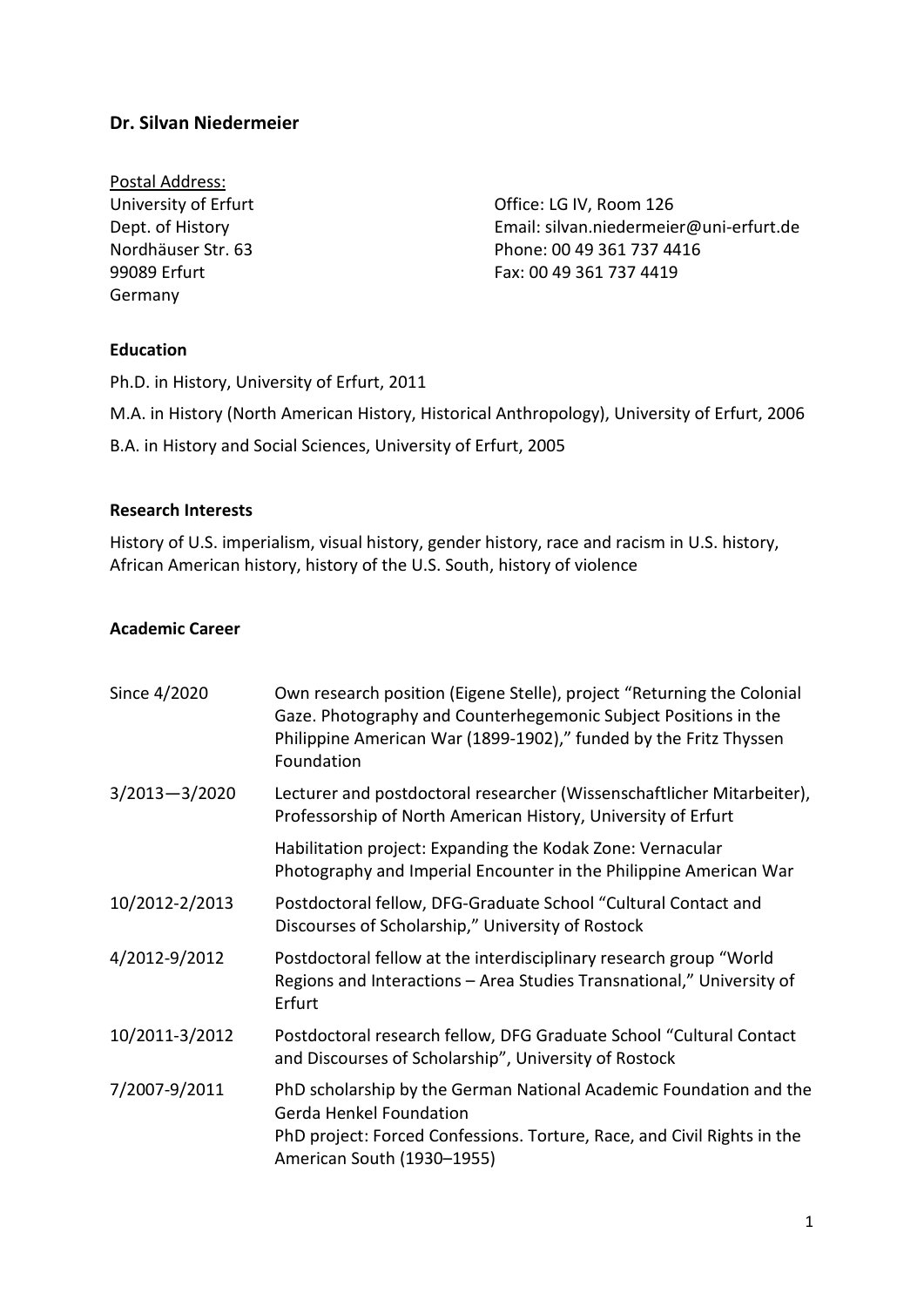| 4/2007-6/2007 | PhD-Scholarship, DFG Graduate School "Human Dignity and Human<br>Rights," University of Erfurt and University of Jena |
|---------------|-----------------------------------------------------------------------------------------------------------------------|
| 2005-2006     | M.A. studies at University of Erfurt, History (North American History<br>and Historical Anthropology)                 |
| 2006-2007     | Tutor and Research Assistant, North American History, University of<br>Erfurt                                         |
| 2004-2006     | Research Assistant, Max Weber Center for Advanced Cultural and<br>Social Studies, University of Erfurt                |
| 2003/2004     | B.A. studies at Moravian College, PA, USA                                                                             |
| 2001-2005     | B.A. studies at University of Erfurt, History and Social Sciences                                                     |

## **Third Party Funding**

Own research position (Eigene Stelle), project "Returning the Colonial Gaze. Photography and Counterhegemonic Subject Positions in the Philippine American War (1899-1902)," funded by the Fritz Thyssen Foundation

Member of the DFG-Network "Everyday History in Transnational Perspective," 2012-2015.

Conference grant, awarded by the Fritz Thyssen Foundation (with Prof. Dr. Jürgen Martschukat und Prof. Dr. Michael Wildt), June 2010.

## **Awards, Research Grants, Fellowships**

\* Translation prize "Geisteswissenschaften International. Translation Funding for Work in the Humanities and Social Sciences", for *Rassismus und Bürgerrechte. Polizeifolter im Süden der USA 1930‒1955 (Hamburg: Hamburger Edition, 2016)*. Funded by the Fritz Thyssen Foundation, VG Wort, German Book Trade Association and the German Foreign Ministry.

\* German Historical Institute Research Fellowship, Washington DC, Oct. to Nov. 2015 and March 2016.

\* Recipient of the General and Mrs. Matthew B. Ridgway Research Grant for 2015, U.S. Army Military History Institute, Carlisle, PA.

- \* Research travel grant, awarded by the Fritz Thyssen Foundation, March to April 2014.
- \* Christoph-Martin-Wieland-Postdoc-Fellowship, University of Erfurt, 4/2012-9/2012.
- \* PhD fellowship, Gerda Henkel Foundation, 7/2011–9/2011.
- \* PhD fellowship, University of Erfurt, 4/2011–6/2011.
- \* PhD fellowship, German National Academic Foundation, 6/2007-3/2011.

\*PhD fellowship, DFG-Graduate School "Human Dignity and Human Rights", University of Erfurt and University of Jena, 4/2007–6/2007.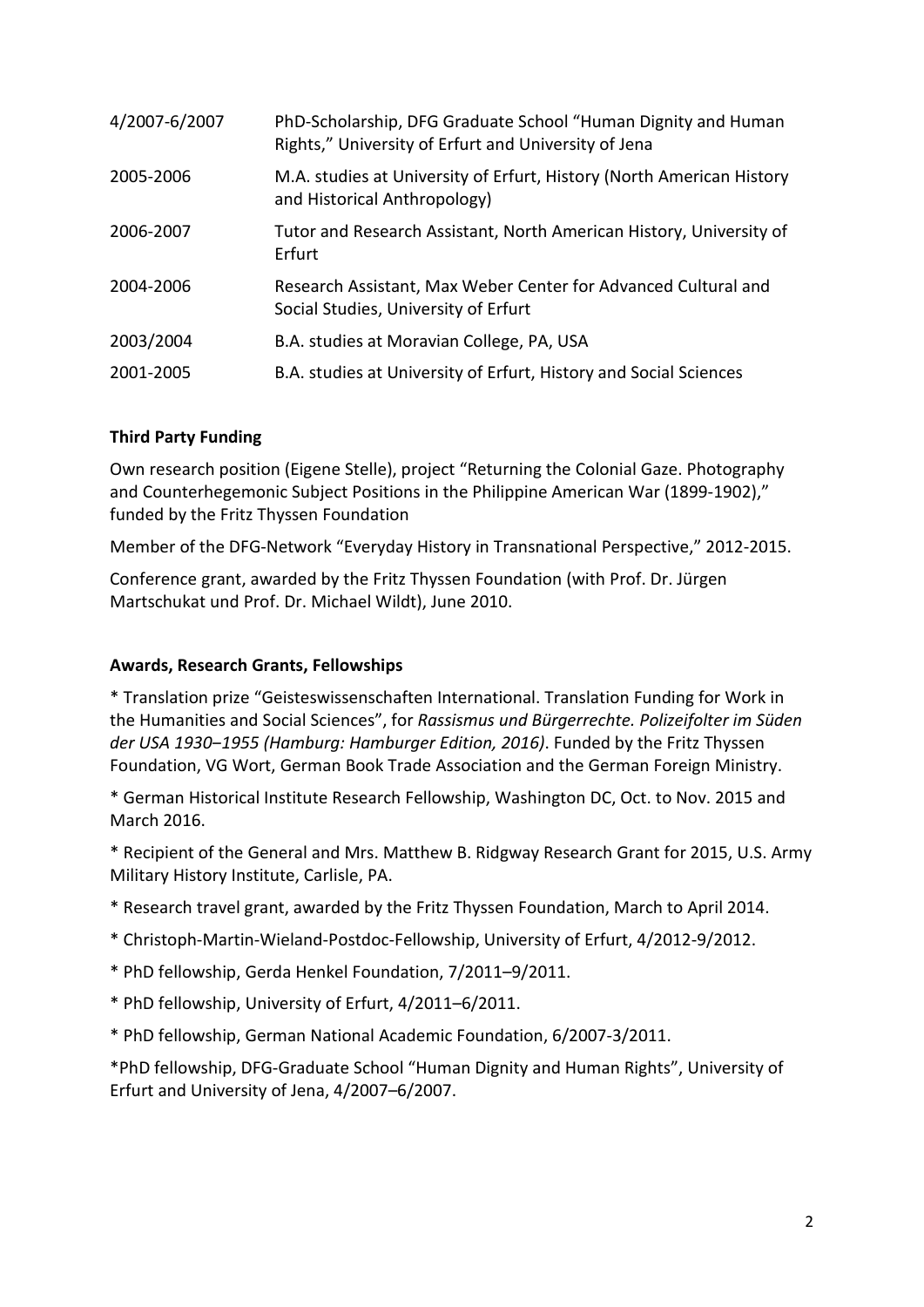## **Academic Teaching**

Tell Us Your Past. Dispatches from Erfurt and Philadelphia, (BA/MA), transatlantic video seminar, together with Bryant Simon (Temple University),

Introductory seminar "Urban History" (BA) Visual History: Methods and Research Areas (BA)

Race and Racism in American History (BA)

Introductory seminar "Rule and Govern" (BA)

U.S. History in Global Perspective (BA)

Colonialism and Photography (MA and BA)

The Philippine American War: Sources and Approaches (BA)

Media History and Globalization (MA)

Colonial Histories: Methods and Research Areas (MA)

Transnational History (MA)

Introductory seminar "Revolutions" (BA)

History of War Photography (BA)

Race and Violence in the American South (BA)

Histories of the Body (BA)

Introductory seminar "Cities and Metropolises" (BA)

## **Organized Workshops and Conferences**

- 2017 PhD Workshop "Imperialism & Photography. Historical Perspectives." University of Gießen, July 2017, with Katharina Stornig.
- 2016 Lecture series "ReProduction Image and Copy from Antiquity to the Present." History department, University of Erfurt, summer term 2016, with Cordula Bachmann.
- 2014 Workshop "Archives of Violence: War Albums in Historical and Cultural Perspective," University of Erfurt, with Petra Bopp, May 2014.
- 2013 4<sup>th</sup> International Conference on Historical Discourse Analysis, Border Crossings and Historical Discourse Analysis*,* with Jürgen Martschukat, Franz X. Eder, Achim Landwehr, and Philipp Sarasin, University of Erfurt, May 2013.
- 2012 Workshop "Dynamics of Interaction: Postcolonial Perspectives on Difference and Temporality," with Robert Fischer and Birgit Schäbler, University of Erfurt, June 2012.
- 2010 International conference, Violence and Visibility: Historical, Cultural, and Political Perspectives from the 19th Century to the Present, with Michael Wildt and Jürgen Martschukat, Humboldt University of Berlin, June 2010.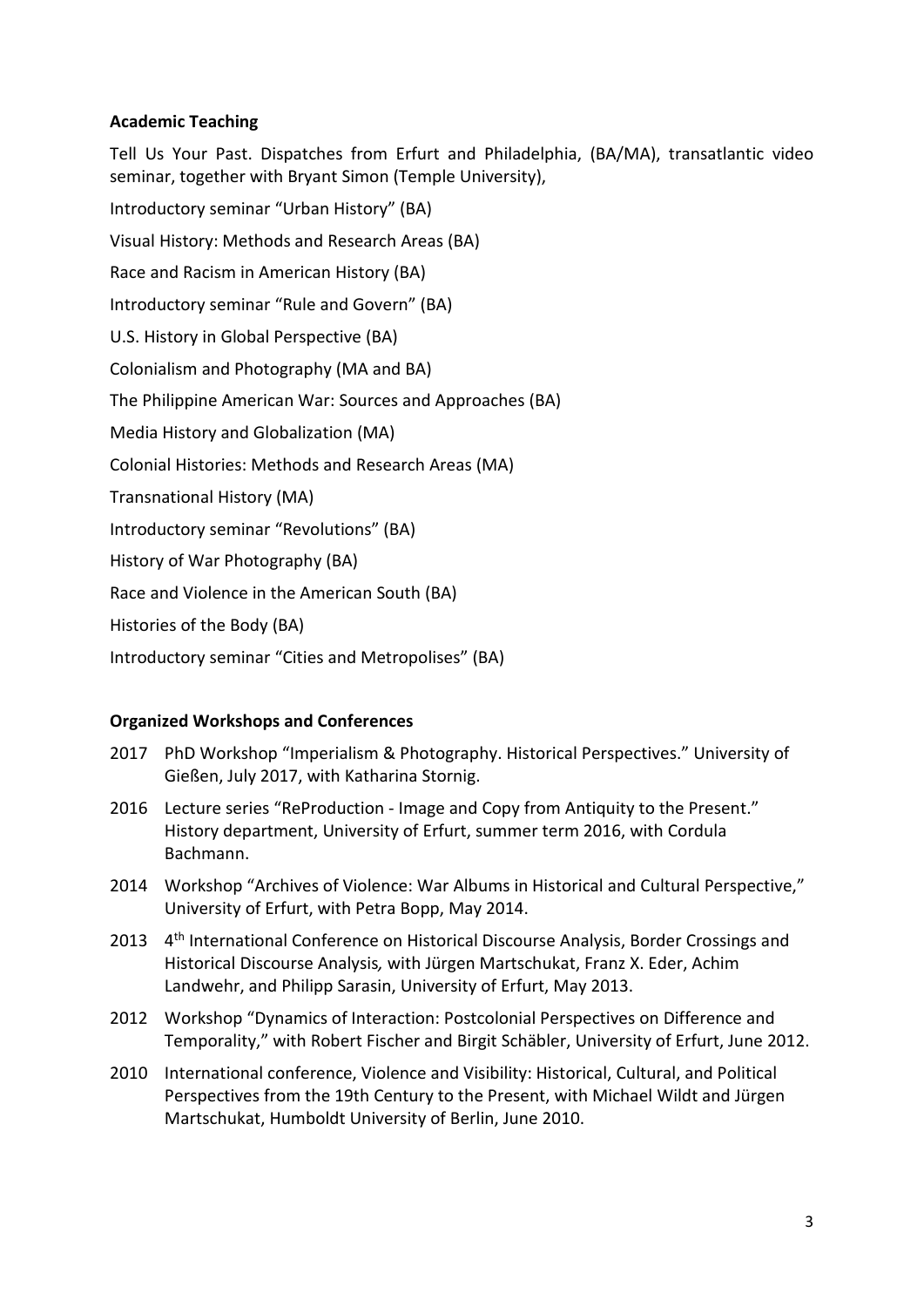#### **Service to the Profession and the University**

Editor for the German H-Net "H-Soz-Kult" for North America (since 2015)

Member of the Board for Research and Promotion of Young Scholars, University of Erfurt (Nov. 2016 to Nov. 2017)

## **Memberships**

German Association for American Studies

German Historical Association

## **Presentations**

\* *"Captain Nicolas Ortega and his soldier." Imperial violence and Filipino self-representation in the Philippine American War*, Workshop "War // Photography // Violence," Sciences Po, Paris, December, 12-13, 2019.

\* *Koloniale Gewalt und gegenhegemoniale Subjektpositionen in Fotografien des philippinischamerikanischen Kriegs*, Workshop "Die Sichtbarmachung und Medialisierung von Gewalt seit dem späten 19. Jahrhundert," Zeitgeschichtlicher Arbeitskreis Niedersachsen (ZAKN), November 8-9, 2019.

\* *Imperial self-images and colonized bodies in the Philippine American War*, Lecture Series "Histories of the Body," University of Erfurt, June 5, 2019.

\* *A History of the Present? Police Brutality and the African American Struggle for Civil Rights in the 1940s American South, 10<sup>th</sup> German-Israeli Frontiers of Humanities Symposium 2018,* Alexander von Humboldt Stiftung, Berlin, November 18-21, 2018.

\* Comment on Section "Visualisierte Ereignisse," Workshop "Die Zeiten des Ereignisses. Neuvermessung einer historischen Kategorie," Arbeitskreis Geschichte + Theorie in cooperation with Center for Contemporary History Potsdam, Potsdam, November 9-10, 2018.

\* *Folter und Zivilisation. Fotografien der "water cure" im Philippinisch-Amerikanischen Krieg (1899–1902)*, Section: "Plotting torture." Repräsentation und Remediation gesellschaftlicher Spaltungen, Historikertag 2018, September 25-28, 2018.

\* *Koloniale Selbstbilder: Fotografie und die Konstruktion imperialer Subjektpositionen im philippinisch-amerikanischen Krieg (1899-1902)*, Oberseminar Neuere und Neueste Geschichte, Universität Gießen, 5. Juli 2017.

\* *Archive der Gewalt: Der koloniale Gewaltraum der Philippinen in privaten Fotoalben USamerikanischer Soldaten (1899-1902)*, Workshop "Gewalträume und Gewaltkulturen," organized by AK Gewaltordnungen, Hamburg, November 11, 2016.

\* *Imperiale Selbstbilder. Fotografie und Gewalt im philippinisch-amerikanischen Krieg (1899- 1902),* Erfurter Kolleg, Erfurt, May 6, 2016.

\* *"Under the Bamboo Tree" – Fotografie und Encounter im philippinisch-amerikanischen Krieg*, TRANSIT – Closing Conference of the Graduate School "Cultural Contact and Discourses of Scholarship," Rostock, December 18-19, 2015.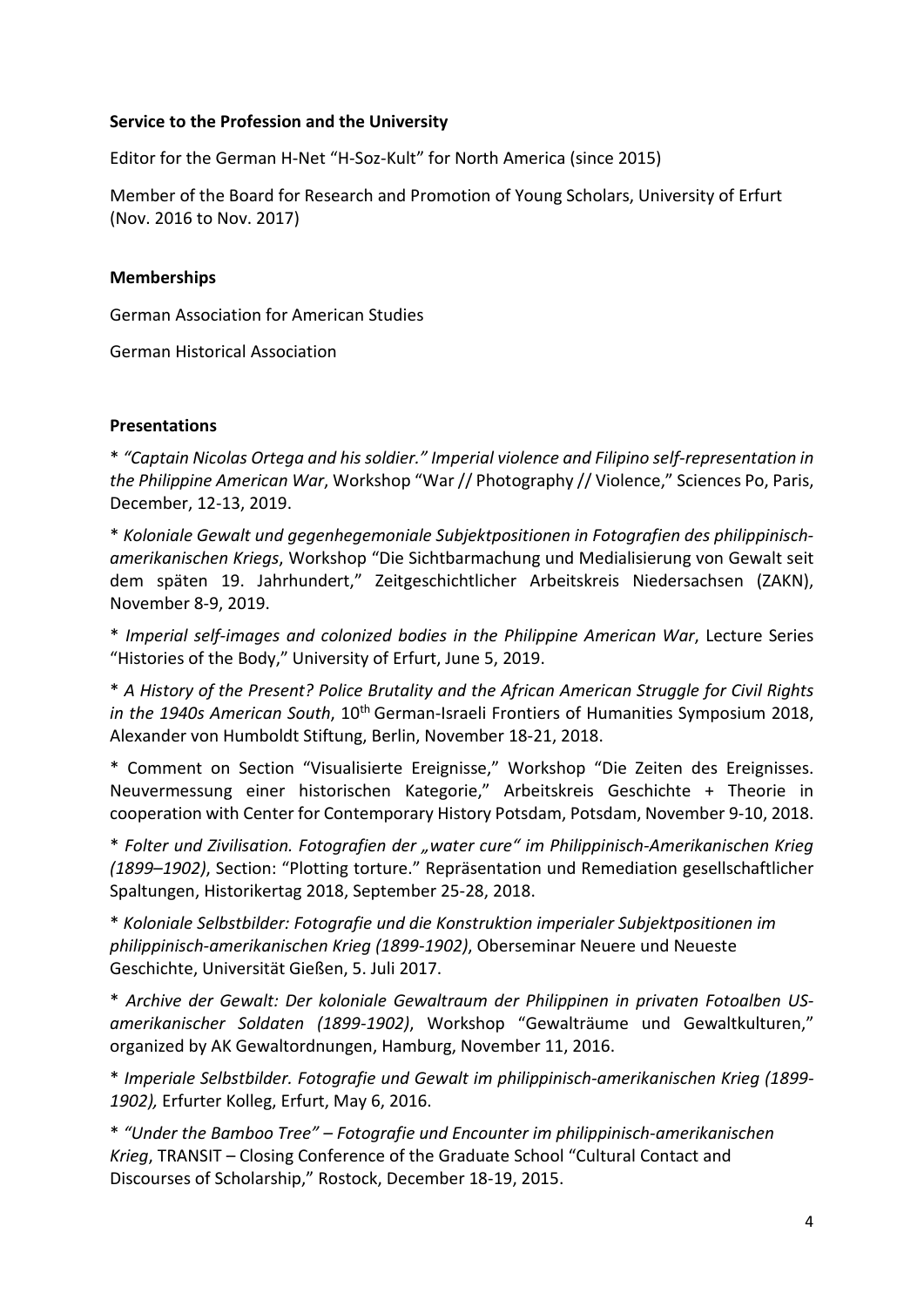\* *"Everyone with a camera took snapshots of the more impressive scenes." Fotografie und Gewalt im philippinisch-amerikanischen Krieg (1899-1902)*, Research Colloquia Interamerican Studies and History of the 19th and 20th Centuries, University of Bielefeld, November 27, 2015.

\* *Colonial Selfies. Private Photography and Construction of Imperial Subject Positions in the Philippine-American War (1899-1902)*, Workshop "Colonialism, War, & Photography", King's College, London, September 17, 2015.

\* *Imperial Self-Fashioning: Approaching Gender and Empire through the Lens of Private Photo Albums of the Philippine American War (1899-1902)*, Conference "Gender and Empire. Exploring Comparative Perspectives and Intersectional Approaches," Cologne, September 23-26, 2015.

\* *Pictures, Frames, and Silences: The Potentials and Limits of Reading U.S. Soldier's Photographs and Photo Albums of the Philippine-American War*, Conference "Everyday Stories: Rethinking Alltagsgeschichte from a Transnational Perspective," Tübingen, June 12- 14, 2015.

\* *Folter, Rassismus und Bürgerrechte in den USA*, Lecture and Discussion on "Lynching, Racism, and Civil Rights in the USA", Hamburg Institute for Social Research (with Prof. Dr. Manfred Berg), March 17, 2015.

\* *The Visibility of Death and Violence in U.S. Soldiers' Photo Albums of the Philippine-American War (1899-1902),* 2nd Turkish-German Frontiers of Humanities Symposium, Bochum, November 27-30, 2014.

\* *Imperial Masculinities: Representing Gender in U.S. Soldiers' Photo Collections of the Philippine-American War*, Conference "Raum/Zeitlichkeit des Imperialen/TimeSpace of the Imperial," Erfurt/Gotha, Oktober 8-11, 2014.

\* *Imperial Narratives: Reading U.S. soldiers' photo albums from the Philippine American War*, Workshop "Archives of Violence: War Albums in Historical and Cultural Perspective," Erfurt, May 7-8, 2014.

*\* Mixed Families: Race & Sex in Fotografien aus den kolonialen Philippinen*, Workshop "Die Lust am 'Anderen' – Globalgeschichte zu Intimität und Regulierung von Sexualität im 20. Jahrhundert," Erfurt, April 11-12, 2014.

\* *Forced Confessions: Folter und Bürgerrechte in den US-amerikanischen Südstaaten (1930- 1955)*, Hamburg Institute for Social Research, February 12, 2013

\**Blurry Encounters: Photography, Violence, and the Colonial Gaze in the Philippine-American War (1898-1902),* Annual Conference of the Historians in the German Association for American Studies, "Visual Histories of the United States," Tutzing, February 8-10, 2013

\**Expanding the Kodak Zone: Photography and Visual Knowledge in the Philippine American War (1898-1902),* Conference "Borders of Knowledge," Flying University of Transnational Humanities, Hanyang University, Seoul, July 15-18, 2012.

\**Contested Truths: Police Torture and African American Testimony in Southern Courts, 1940- 1955*, Conference "Uncertain Knowledge. Practices, Media and Agents of (Non-)Affirmation in Nineteenth- and Twentieth-Century American History," German Historical Institute, Washington D.C., October 20-22, 2011.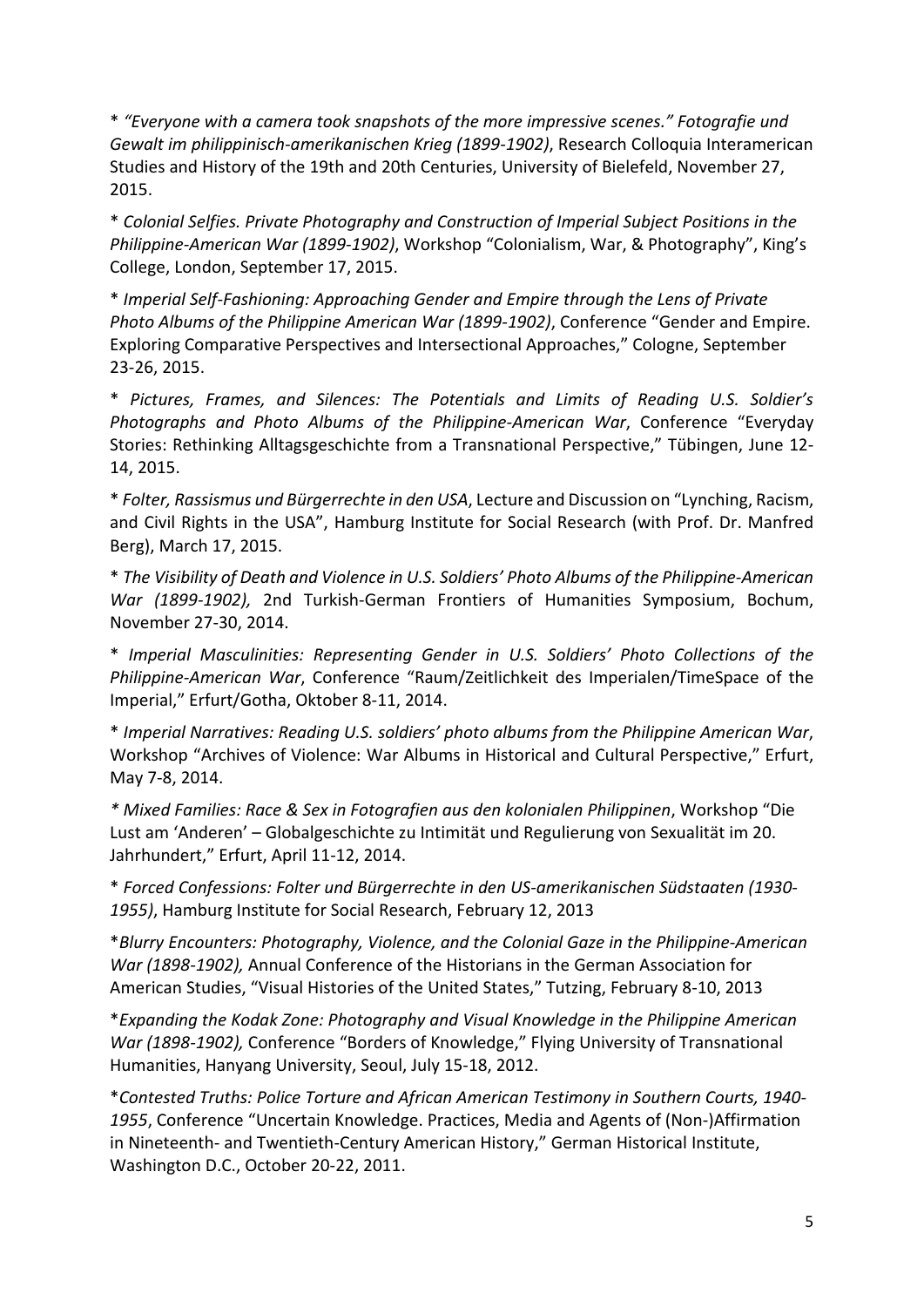\**Diskurs, Sichtbarkeit und die Wahrheit der Folter: Fotografie und Evidenz im USamerikanischen Süden der 1940er Jahre*, conference "Bilder in historischen Diskursen," Third International Conference for Historical Discourse Analysis, Wien, September 29-October 1, 2011.

\**Race, Visibility, and the Documentation of Torture in the American South,* Conference "Violence and Visibility: Historical Cultural and Political Perspectives from the 19<sup>th</sup> century to the Present," Berlin, June 24-26, 2010.

\**"The most despicable crime." "Rasse," Sexualität und Zeugenschaft in den amerikanischen Südstaaten,* Conference "Das Sichtbare und das Unsichtbare: Diskurse über Rasse und Sexualität in der Moderne," Göttingen, February 19-20, 2010.

\**Modernität und der Skandal der Folter: Rassistische Gewalt und der amerikanische Süden zwischen 1930 und 1955,* Workshop "American Modernism: Die Vereinigten Staaten auf dem Weg in multiple Modernen, 1900-1940?," Historisches Kolleg, Munich, April 16-18, 2009.

\* *History of Everyday Life and the State of Exception* (comment), Workshop "Everyday Life in Transnational Perspective: Alltagsgeschichte Revisited," Erfurt, October, 24-25, 2008.

\**"The only torture involved is self-induced": Zur Geschichte des Lügendetektors in den USA, 1900-1940,* Workshop "Wahrheit und Gewalt: Der Diskurs der Folter," Bielefeld, December 6-7, 2007.

## **Media appearances**

Interviews with Der Tagesanzeiger, RBB Kultur, Detektor FM, Radio Frei.

Webtalk "Tödlicher Rassismus. Kontinuitäten und Entwicklungen von Polizeigewalt in den USA," DGB-Bildungswerk Thüringen, June 25, 2020.

Radio talk show "The 'outerclass' Warum die USA den Rassismus nicht überwinden," with Bettina Gaus and Anke Ortlepp, SWR 2 Forum, July 14, 2016.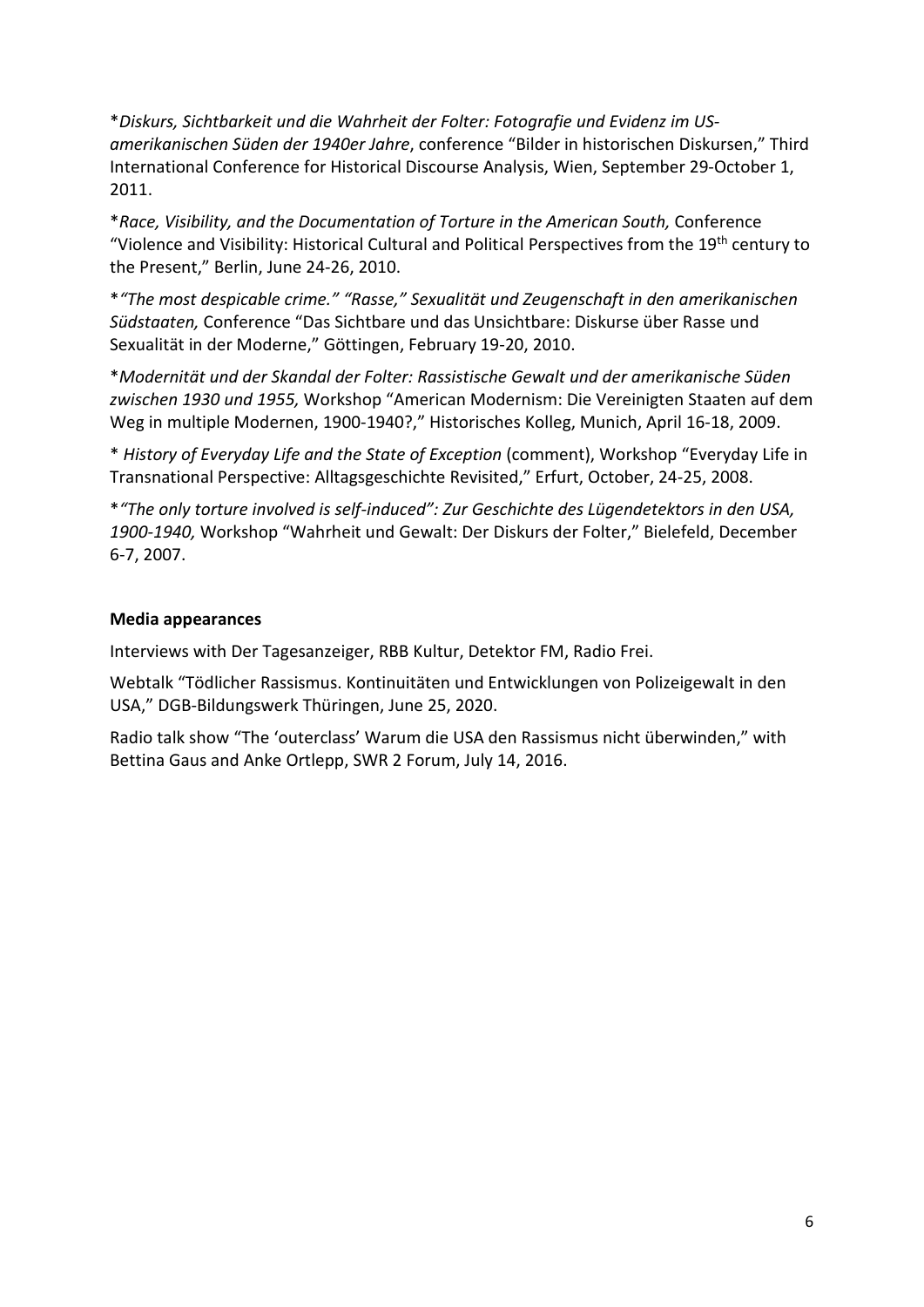# **Publications**

# **Monographs**

- *The Color of the Third Degree. Racism, Police Torture, and Civil Rights in the American South, 1930–1955.* Translated by Paul Cohen. Chapel Hill: University of North Carolina Press, 2019. (Translated and revised edition of *Rassismus und Bürgerrechte. Polizeifolter im Süden der USA 1930‒1955*. Hamburg: Hamburger Edition 2014. Translation funded by "Geisteswissenschaften International. Translation Funding for Work in the Humanities and Social Sciences," Fritz Thyssen Foundation, VG Wort, German Book Trade Association and the German Foreign Ministry).
- *Rassismus und Bürgerrechte. Polizeifolter im Süden der USA 1930‒1955*. Hamburg: Hamburger Edition 2014.

## **Edited Books and Journal Issues**

- *Travelling Things - Dinge auf Wanderungen*. Comparativ. Zeitschrift für Globalgeschichte und vergleichende Gesellschaftsforschung, 28, 3 (2018), edited with Barbara Lüthi and You Jae Lee.
- *Violence and Visibility in Modern History*. New York: Palgrave Macmillan 2013, edited with Jürgen Martschukat.

## **Journal articles and book chapters**

- Travelling Things Einleitende Überlegungen zu Dingen auf Wanderungen, in *Travelling Things – Dinge auf Wanderungen,* edited by Barbara Lüthi, Silvan Niedermeier and Comparativ. Zeitschrift für Globalgeschichte und vergleichende Gesellschaftsforschung, 28, 3 (2018), 7-13, with Barbara Lüthi und You Jae Lee.
- Forced Confessions: Police Torture and the African American Struggle for Civil Rights in the 1930s and 1940s South, *Crime and Punishment in the Jim Crow South*, edited by Amy Louise Wood and Natalie J. Ring. Urbana: University of Illinois Press, 2019, 58-78.
- Colonial Self-Positioning. Approaching the Snapshots of an American Woman in the Philippines (1900–1902), in *New Perspectives on the History of Gender and Empire. Comparative and Global Approaches*, edited by Ulrike Lindner and Dörte Lerp. London: Bloomsbury Academic, 2018, 115-48.
- Intimacy and Annihilation: Approaching the Enforcement of U.S. Colonial Rule in the Southern Philippines through a Private Photograph Collection, *InVisible Culture: An Electronic Journal for Visual Culture*, Issue 25: Security and Visibility (2017), available online: [http://ivc.lib.rochester.edu/intimacy-and-annihilation-approaching-the](http://ivc.lib.rochester.edu/intimacy-and-annihilation-approaching-the-enforcement-of-u-s-colonial-rule-in-the-southern-philippines-through-a-private-photograph-collection/)[enforcement-of-u-s-colonial-rule-in-the-southern-philippines-through-a-private](http://ivc.lib.rochester.edu/intimacy-and-annihilation-approaching-the-enforcement-of-u-s-colonial-rule-in-the-southern-philippines-through-a-private-photograph-collection/)[photograph-collection/.](http://ivc.lib.rochester.edu/intimacy-and-annihilation-approaching-the-enforcement-of-u-s-colonial-rule-in-the-southern-philippines-through-a-private-photograph-collection/)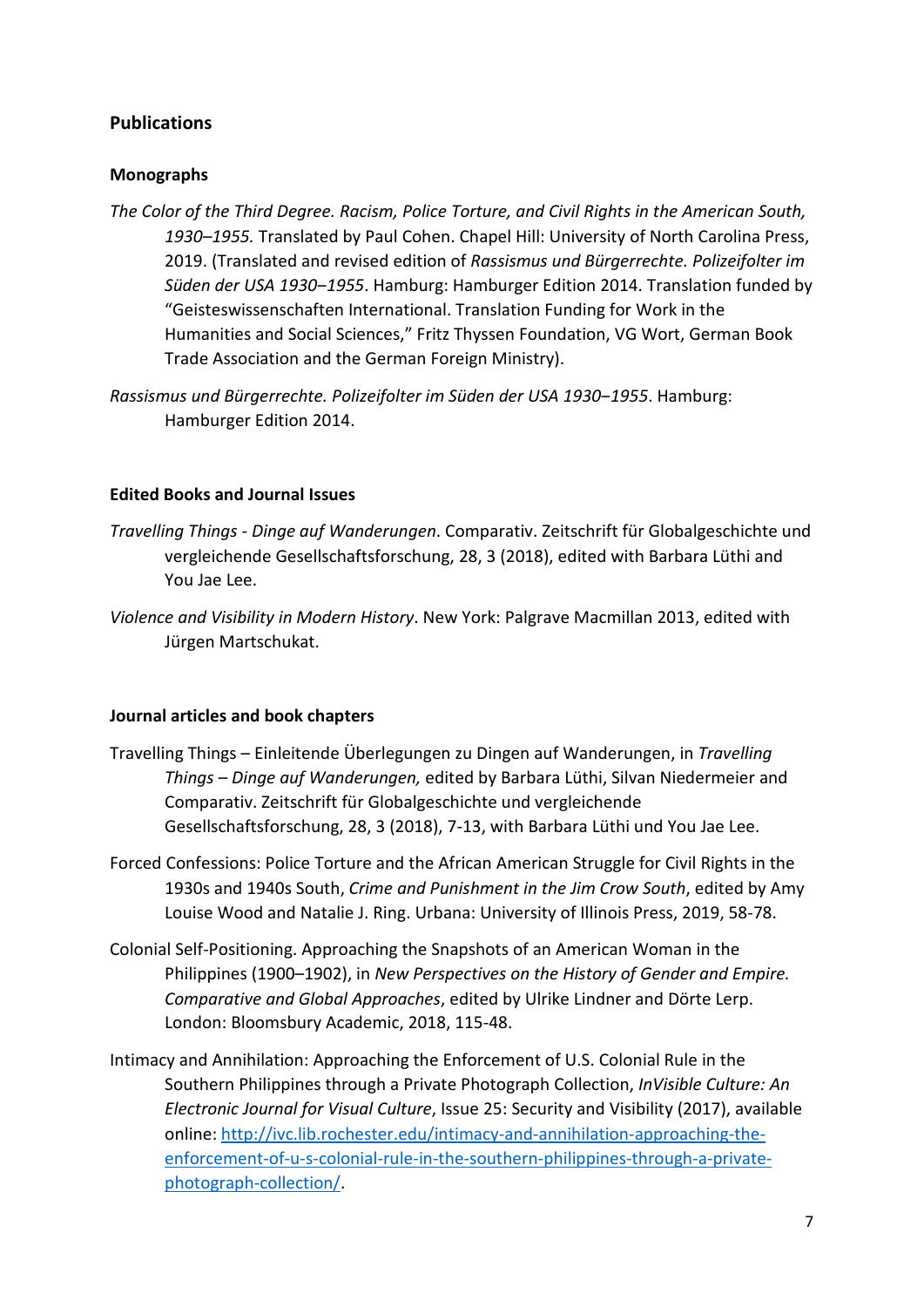- "If I were King" Photographic Artifacts and the Construction of Imperial Masculinities in the Philippine-American War (1899–1902), *SpaceTime of the Imperial.* Edited by Holt Meyer, Susanne Rau, and Katharina Waldner. Berlin, Walter de Gruyter 2016, 100- 131.
- Harry W. Harnish / Josephine Barnes: Mixed Family Mr Bennet (American) and Filipino Wife (1902). Oder race & sex in kolonialen Fotografien, in *race & sex: Eine Geschichte der Neuzeit. 49 Schlüsseltexte aus vier Jahrhunderten neu gelesen,* edited by Olaf Stieglitz and Jürgen Martschukat. Berlin: Neofelis 2016, 256-262.
- Imperial Narratives: Reading U.S. soldiers' photo albums from the Philippine American War, in *Rethinking History. The Journal of Theory and Practice*, 18/1 (2014), 28-49, available online: [http://dx.doi.org/10.1080/13642529.2014.873581.](http://dx.doi.org/10.1080/13642529.2014.873581)
- Diskurs, Sichtbarkeit und die Wahrheit der Folter: Fotografie und Evidenz im USamerikanischen Süden der 1940er Jahre, in *Bilder in historischen Diskursen*, edited by Franz X. Eder, Oliver Kühschelm, and Christina Linsboth. Wiesbaden: Springer VS 2014, 241-260.
- Wilde, in *Metzler Lexikon moderne Mythen. Figuren, Konzepte, Ereignisse*. edited by Stephanie Wodianka and Juliane Ebert. Stuttgart: Metzler 2014, 384-386.
- Violence and Visibility: Historical and Theoretical Perspectives, in *Violence and Visibility in Modern History*, edited by Jürgen Martschukat and Silvan Niedermeier. New York: Palgrave Macmillan 2013, 1-23, with Jürgen Martschukat.
- Violence, Visibility, and the Investigation of Police Torture in the American South, 1940- 1955, in *Violence and Visibility in Modern History*, edited by Jürgen Martschukat and Silvan Niedermeier. New York: Palgrave Macmillan 2013, 91-111.
- Schmerz, in *Gewalt. Ein interdisziplinäres Handbuch*, edited by Christian Gudehus and Michaela Christ, Stuttgart: Metzler 2013, 227-231.
- Torture and "Modern Civilization": The NAACP's Campaign against Forced Confessions in the American South (1935-1945), in *Fractured Modernity. America Confronts Modern Times, 1890s to 1940s*, edited by: Thomas Welskopp and Alan Lessoff. München: Oldenburg Verlag, 2012, 169-189.
- "I didn't rape that lady": "Rasse", Vergewaltigung und Zeugenschaft in den USamerikanischen Südstaaten, in *WerkstattGeschichte*, 59 (2012), 55-78, available online [http://werkstattgeschichte.de/alle\\_ausgaben/sichtbarverborgen/.](http://werkstattgeschichte.de/alle_ausgaben/sichtbarverborgen/)
- Police Brutality, in *The New Encyclopedia of Southern Culture, Vol. 19, Violence*, edited by Amy L. Wood. Chapel Hill: University of North Carolina Press, 2011, 130-132.
- "The only torture involved is self-induced": Zur Geschichte des Lügendetektors in den USA, in *Wahrheit und Gewalt: Der Diskurs der Folter*, edited by Thomas Weitin. Bielefeld: Transcript, 2010, 223-241.